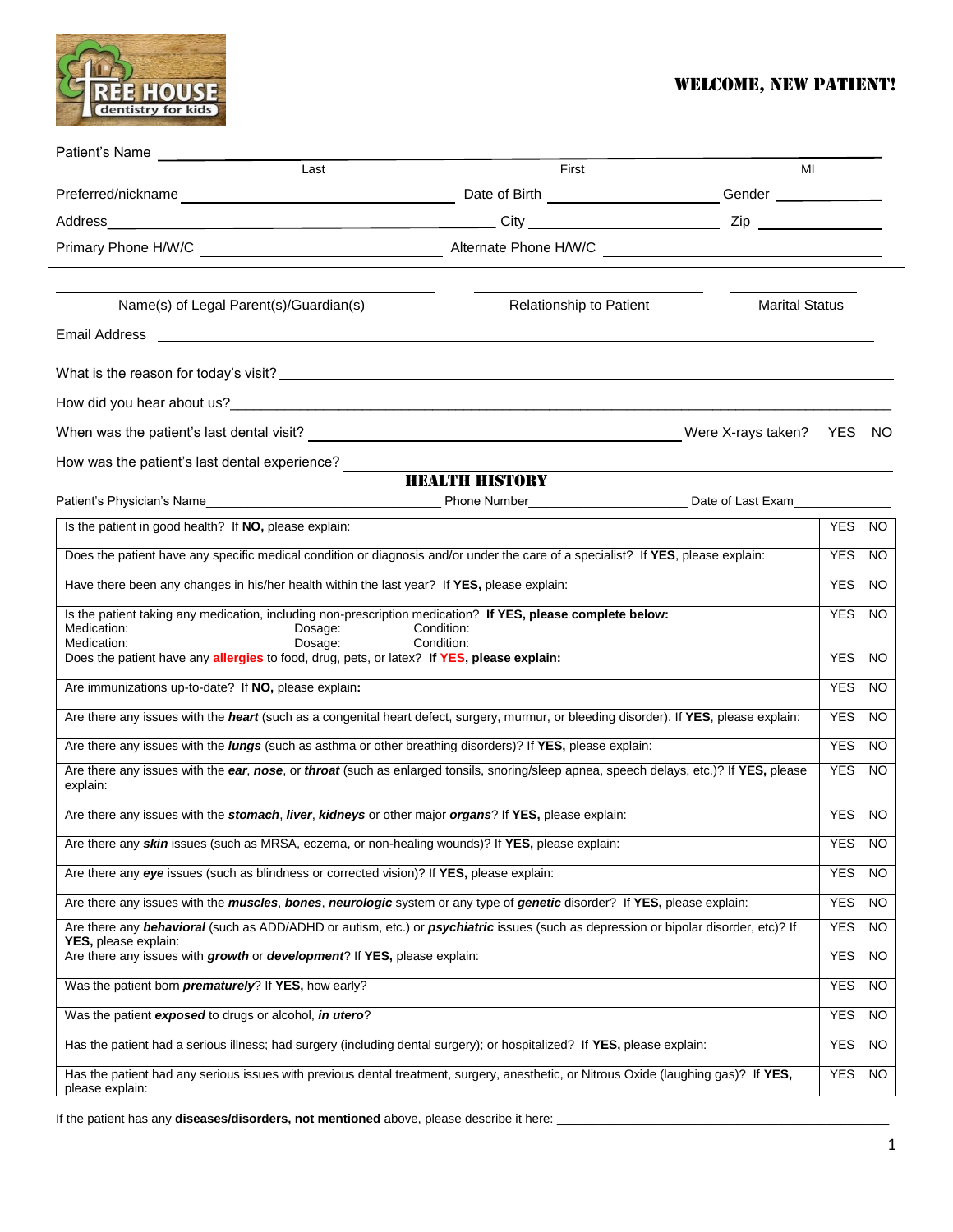| Emergency Contact Information (other than yourself):                                                                                                                                                                                                                         |                                  |             |            |           |
|------------------------------------------------------------------------------------------------------------------------------------------------------------------------------------------------------------------------------------------------------------------------------|----------------------------------|-------------|------------|-----------|
| Name: Mame: Manner Manner Manner Manner Manner Manner Manner Manner Manner Manner Manner Manner Manner Manner M                                                                                                                                                              |                                  |             |            |           |
| I understand that withholding any information regarding this patient's health could seriously jeopardize his/her safety. Therefore, I have<br>reviewed this health history carefully and thoroughly and have answered all questions truthfully, to the best of my knowledge. |                                  |             |            |           |
| x<br>Signature of Parent or Legal Guardian                                                                                                                                                                                                                                   |                                  | <b>Date</b> |            |           |
| <b>Print Name of Parent or Legal Guardian</b>                                                                                                                                                                                                                                |                                  |             |            |           |
|                                                                                                                                                                                                                                                                              | <b>Office Use Only:</b>          |             |            |           |
| Patient's Weight: <u>_______________</u>                                                                                                                                                                                                                                     |                                  |             |            |           |
| Patient's Height:<br><u> </u>                                                                                                                                                                                                                                                |                                  |             |            |           |
|                                                                                                                                                                                                                                                                              | <b>DENTAL AND SOCIAL HISTORY</b> |             |            |           |
| Please answer the following questions:<br>Is this the patient's first dental visit? If NO, please provide the name of previous dentist, and date X-rays were taken, if applicable?                                                                                           |                                  |             | <b>YES</b> | <b>NO</b> |
| What is the purpose of today's visit?                                                                                                                                                                                                                                        |                                  |             |            |           |
| Is the patient experiencing any pain or discomfort? If YES, please explain                                                                                                                                                                                                   |                                  |             | <b>YES</b> | <b>NO</b> |
| Is the patient taking <b>Fluoride</b> Supplements? If YES, who prescribed it?                                                                                                                                                                                                |                                  |             | <b>YES</b> | NO.       |
| Who primarily brushes/flosses for the patient?                                                                                                                                                                                                                               |                                  |             |            |           |
| What type of toothpaste does the patient use?                                                                                                                                                                                                                                |                                  |             |            |           |
| How does the patient react to shots/vaccines?                                                                                                                                                                                                                                |                                  |             |            |           |
| Has the patient ever experienced any problems or complications due to or during dental care? If YES, please explain:                                                                                                                                                         |                                  |             | <b>YES</b> | NO.       |
| What are the patient's interests and hobbies?                                                                                                                                                                                                                                |                                  |             |            |           |

*Please circle ALL that apply:*

| <b>Breastfeeding</b>                 |     | Pacifier        | <b>Bottle</b>  | Sippy Cup | Snorina        | Thumb-Sucking |             | <b>Teeth Grinding</b> | Lip Biting/Sucking |       |
|--------------------------------------|-----|-----------------|----------------|-----------|----------------|---------------|-------------|-----------------------|--------------------|-------|
| Please circle <b>ALL</b> that apply: |     |                 |                |           |                |               |             |                       |                    |       |
| Outgoing                             | Shv | <b>Stubborn</b> | <b>Anxious</b> | Curious   | <b>Defiant</b> | High-Strung   | Cooperative | Angry                 | Easy-going         | Happy |

| <b>Insurance information</b>                                                                                         |  |  |  |  |
|----------------------------------------------------------------------------------------------------------------------|--|--|--|--|
| Primary                                                                                                              |  |  |  |  |
| Patient's relationship to the insured: Self Colild Cother: Company Insurance Company:                                |  |  |  |  |
| Subscriber ID#_______________________________Group#_______________________Group Name: ______________________________ |  |  |  |  |
|                                                                                                                      |  |  |  |  |
|                                                                                                                      |  |  |  |  |
| Secondary                                                                                                            |  |  |  |  |
|                                                                                                                      |  |  |  |  |
| Subscriber ID#______________________________Group#______________________Group Name: __________________________       |  |  |  |  |
|                                                                                                                      |  |  |  |  |
|                                                                                                                      |  |  |  |  |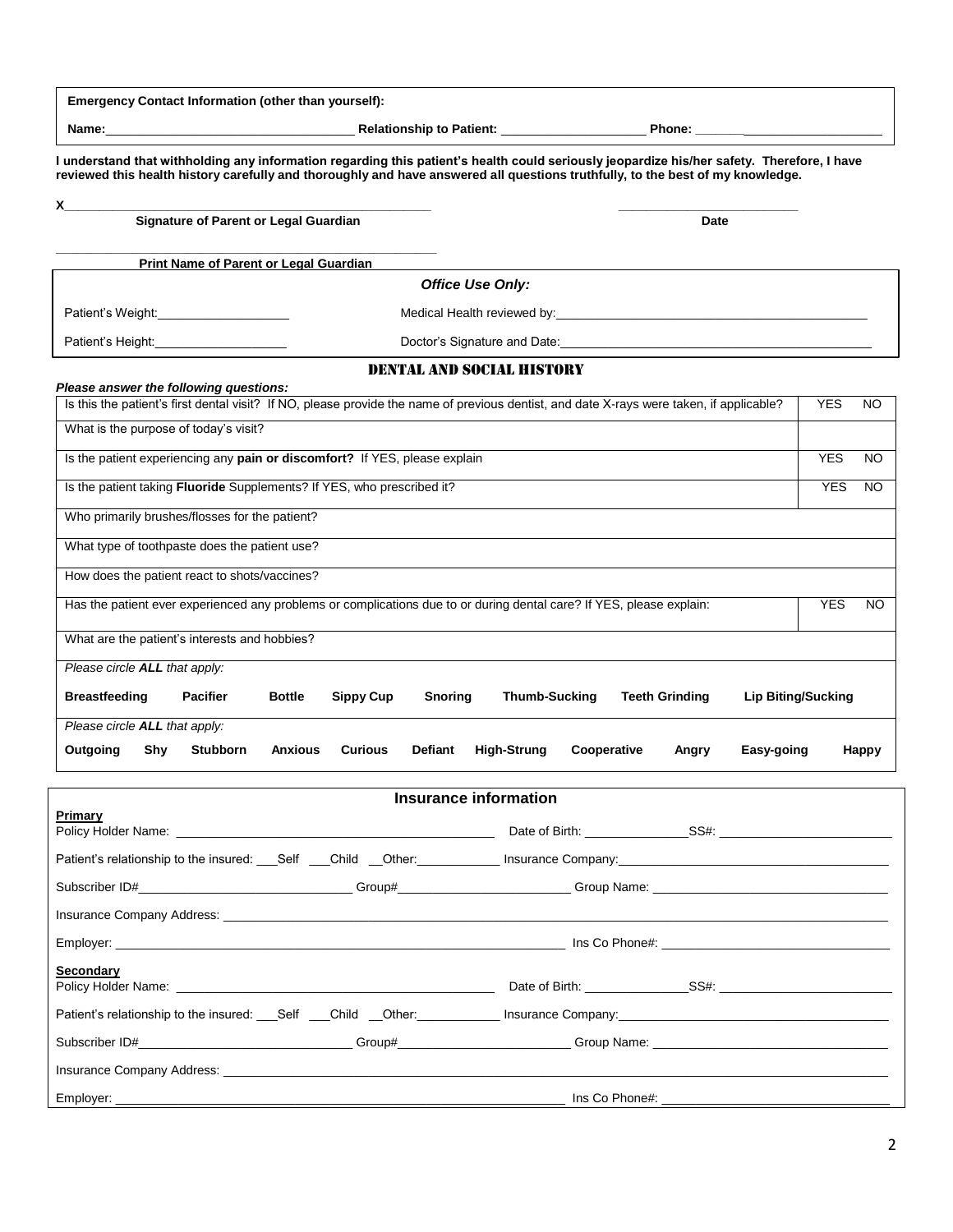### Financial Policy

Tree House Dentistry for Kids is committed to providing the best possible dental care to your child. Please understand that payment of your bill is considered a part of your treatment, and it is due at the time services are rendered. If you have dental insurance, we are happy to submit claims, on your behalf, to your insurance carrier. Please understand that this is not a guarantee of payment, from the insurance company. Your full co-payment is due at the time of treatment, and you will be billed, in full, for any services, upon receipt of the statement. We will gladly accept Cash, Debit and Credit cards. Tree House Dentistry for Kids reserves the right to turn any patient over to a collection agency, if it is deemed that the account has been in default of payment obligations or compliance to this financial policy. You will be responsible for all collections-related fees.

#### Appointment Policy

All patients are seen on an appointment-basis. In most cases, the procedure you are scheduled for requires that a definite amount of time be set aside to provide the best possible care for your child. Every effort will be made to minimize waiting. Our office will make every effort to confirm your appointment. If you must reschedule your appointment, please contact our office as soon as possible. At least a 24-hour notice will be greatly appreciated. Giving us this courtesy allows us to schedule another child, in need of dental care. Our office has a "three-strike" policy for "No Shows." Each "No Show" will count as a strike. After three strikes, you will be dismissed from our practice. *We appreciate your understanding and acknowledgment of our office policies! I have read, understand, and agree to the terms of the above Financial and Appointment Policy of Tree House Dentistry for Kids.*

Signature of Legal Parent or Guardian Date of Legal Parent or Guardian Date of Legal Date of Legal Parent or Guardian Date of Legal Date of Legal Date of Legal Date of Legal Date of Legal Date of Legal Date of Legal Date o

Print Name Relationship to patient American control of the Relationship to patient American control of the Relationship to patient American control of the Relationship to patient American control of the Relationship to pat

### Acknowledgement of receipt of notice of privacy practices

Your privacy and rights are very important to us. Therefore, our notice of privacy practices is made available to you, **in our reception area**, as required by federal law. By signing this section, you acknowledge that you have been given Tree House Dentistry for Kids' Notice of Privacy Practices. This notice provides information about how we may use and disclose your protected health information to carry out treatment, payment activities, and healthcare operations. We strongly encourage you to review the notice carefully.

*I acknowledge receipt of Tree House Dentistry for Kids' Notice of Privacy Practices. I have read and understand this authorization. I have asked questions about anything that was not clear to me, and I am satisfied with the answers I have received. I also understand that I have the right to revoke this permission.*

Signature of Legal Parent or Guardian Date of Legal Parent of Legal Date of Legal Date of Legal Date of Legal Date of Date of Date of Date of Date of Date of Date of Date of Date of Date of Date of Date of Date of Date of

Print Name Relationship to patient Name Relationship to patient Name Relationship to patient

## Consent for dental treatment

#### *Please read this form carefully. If there is any part you do not understand, please ask us for clarification.*

I, the undersigned, have had the treatment plan for my **child or legal ward** explained to me. The nature and purpose of the procedures have been explained to me in general terms, which I understand. Alternative procedures, if any have also been explained to me, along with their advantages, disadvantages, and risks. I realize that good results are expected, but the possibility and nature of complications cannot be accurately anticipated; therefore, no guarantees, expressed or implied, can be given for treatment results.

I give my permission for the dentist and/or any auxiliaries supervised by the dentist to perform the following procedure(s) on my child or legal ward, as deemed necessary, by the dentist. In general terms, the dental treatment or procedure *may* include, but are not limited to the following:

- 1. Comprehensive oral examination, Radiographs, cleaning of teeth, and the application of Fluoride.
- 2. **Photo Release:** I give my permission to use my or my minor child's likeness in photography for publication, promotional purposes, website, media press releases and coverage, and any other such purpose on behalf of Tree House Dentistry for Kids. I understand that I, or my minor child, will not receive compensation for the use of this likeness in any form. The doctor or staff has specifically discussed the use of my child's photo on the social media sites of Tree House Dentistry for Kids, and I hereby consent to the usage of my child's photo and first name only. I understand that these are public sites.

*If you do NOT consent to the photo release of your child(ren) or legal ward, please initial here:* 

3. Other: \_\_\_\_\_\_\_\_\_\_\_\_\_\_\_\_\_\_\_\_\_\_\_\_\_\_\_\_\_\_\_\_\_\_\_\_\_\_\_\_\_\_\_\_\_\_\_\_\_\_\_\_\_\_\_\_\_\_\_\_\_\_\_\_\_\_\_\_\_\_\_\_\_\_\_\_\_\_\_\_\_\_\_\_\_\_\_\_\_\_\_\_\_\_\_\_\_\_\_\_\_\_\_\_\_\_\_

The risks involved with the above-mentioned procedures, alternatives to those procedures and the risks therein involved, and the risk of no treatment have also been explained to me; and I understand the explanations. I have been given an opportunity to ask questions about the treatment(s). I understand that I have the right to be provided with answers to questions that I might have during the course of my child's treatment.

I have read and understand this consent form. All questions have been answered in a satisfactory manner, and I have sufficient information to provide this informed consent. I understand that this consent shall remain in effect until terminated by me, and that I am free to withdraw my consent to treatment at any time.

\_\_\_\_\_\_\_\_\_\_\_\_\_\_\_\_\_\_\_\_\_\_\_\_\_\_\_\_\_\_\_\_\_\_\_\_\_\_\_\_\_\_\_ \_\_\_\_\_\_\_\_\_\_\_\_\_\_\_\_\_\_\_\_\_\_\_\_\_\_\_\_\_\_\_\_\_\_\_\_\_\_\_

 $\_$  ,  $\_$  ,  $\_$  ,  $\_$  ,  $\_$  ,  $\_$  ,  $\_$  ,  $\_$  ,  $\_$  ,  $\_$  ,  $\_$  ,  $\_$  ,  $\_$  ,  $\_$  ,  $\_$  ,  $\_$  ,  $\_$  ,  $\_$  ,  $\_$  ,  $\_$  ,  $\_$  ,  $\_$  ,  $\_$  ,  $\_$  ,  $\_$  ,  $\_$  ,  $\_$  ,  $\_$  ,  $\_$  ,  $\_$  ,  $\_$  ,  $\_$  ,  $\_$  ,  $\_$  ,  $\_$  ,  $\_$  ,  $\_$  ,

Signature of Parent or Guardian Signature of Witness

Relationship to Patient **Date** Date **Date** Date **Date** 

3